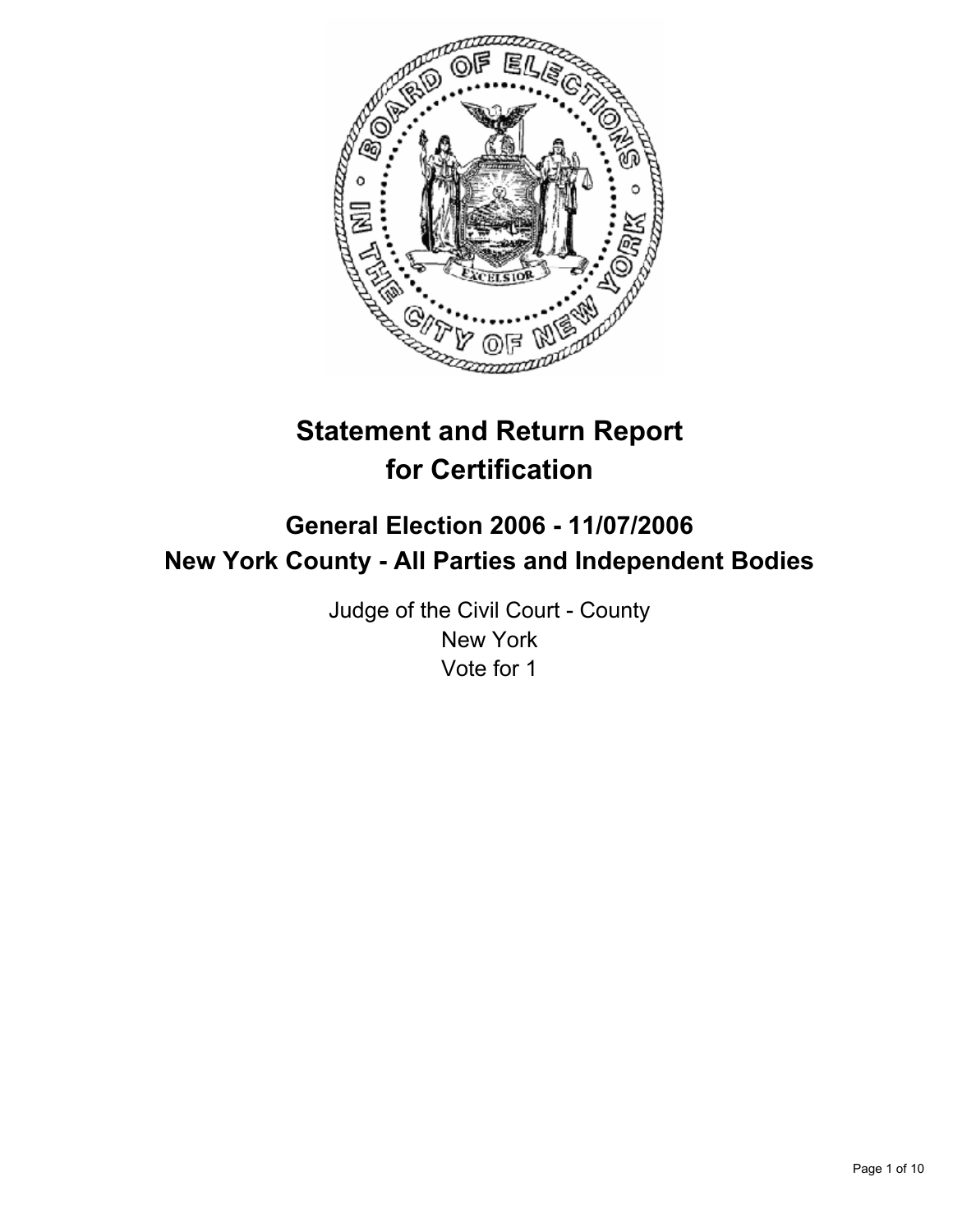

| <b>PUBLIC COUNTER</b>       | 22,439 |
|-----------------------------|--------|
| <b>EMERGENCY</b>            | 51     |
| ABSENTEE/MILITARY           | 428    |
| <b>AFFIDAVIT</b>            | 690    |
| <b>Total Ballots</b>        | 23,795 |
| JANE SOLOMON (DEMOCRATIC)   | 13,973 |
| ARIELLE SKLAR (WRITE-IN)    |        |
| <b>BORAT (WRITE-IN)</b>     |        |
| DAWN FOX (WRITE-IN)         |        |
| LESLIE C. SNYDER (WRITE-IN) |        |
| MICHAEL WINFIELD (WRITE-IN) |        |
| RON MILLER (WRITE-IN)       |        |
| SANDY JUNCO (WRITE-IN)      |        |
| SUSAN MILLER (WRITE-IN)     |        |
| <b>Total Votes</b>          | 13,981 |
| Unrecorded                  | 9,814  |

| <b>PUBLIC COUNTER</b>          | 31,998 |
|--------------------------------|--------|
| <b>EMERGENCY</b>               | 75     |
| ABSENTEE/MILITARY              | 928    |
| <b>AFFIDAVIT</b>               | 1,038  |
| <b>Total Ballots</b>           | 34,543 |
| JANE SOLOMON (DEMOCRATIC)      | 23,101 |
| ED KOCH (WRITE-IN)             |        |
| HANHET MEELS (WRITE-IN)        |        |
| <b>IDDO DEVRIES (WRITE-IN)</b> |        |
| MORRIS KLEINBART (WRITE-IN)    |        |
| RUDY GUILIANI (WRITE-IN)       |        |
| THOMAS (WRITE-IN)              |        |
| <b>Total Votes</b>             | 23,107 |
| Unrecorded                     | 11,436 |
|                                |        |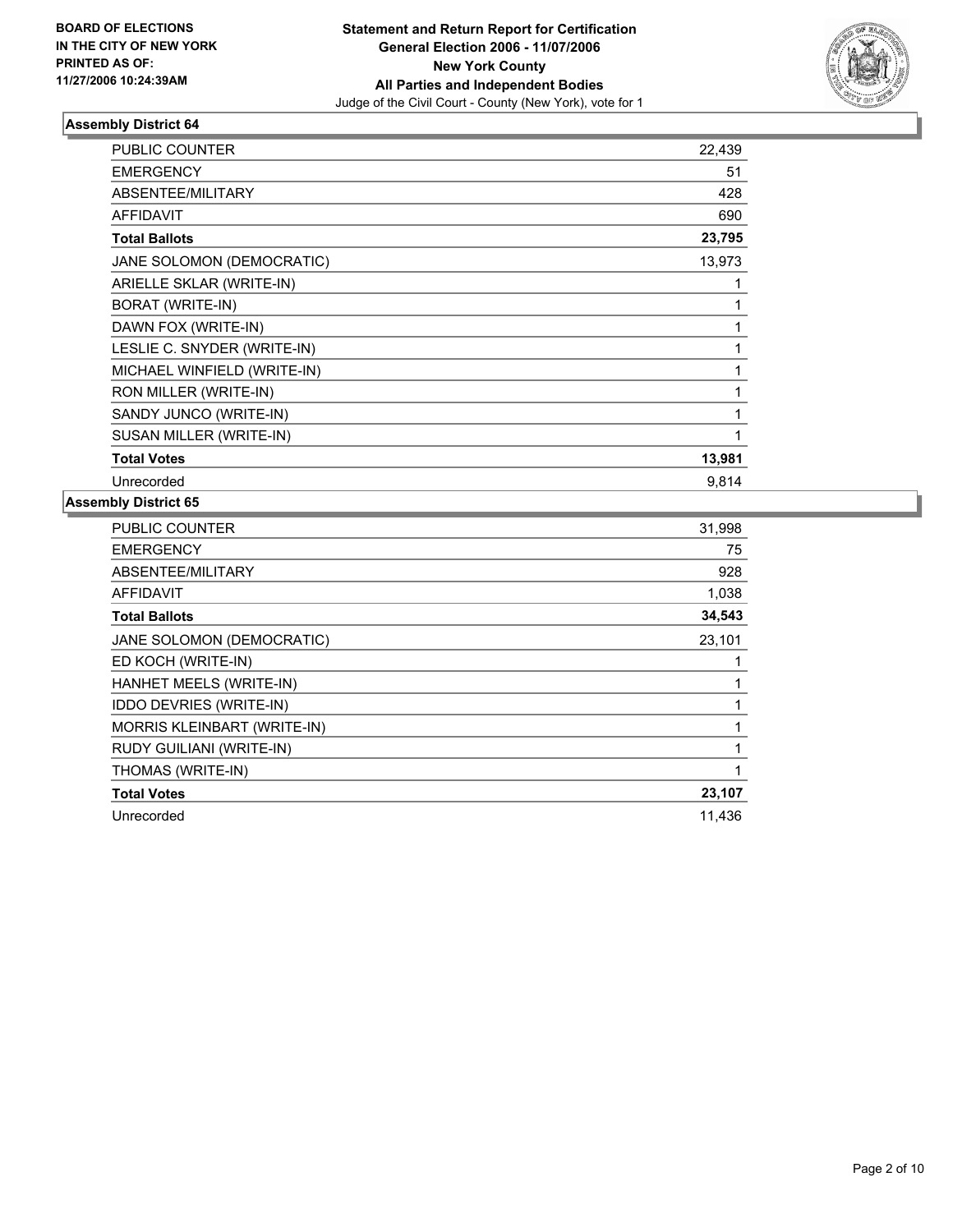

| <b>PUBLIC COUNTER</b>          | 35,948 |
|--------------------------------|--------|
| <b>EMERGENCY</b>               | 212    |
| ABSENTEE/MILITARY              | 1,223  |
| <b>AFFIDAVIT</b>               | 1,337  |
| <b>Total Ballots</b>           | 39,527 |
| JANE SOLOMON (DEMOCRATIC)      | 29,144 |
| ALLEN COBB (WRITE-IN)          |        |
| DAVID COHEN (WRITE-IN)         |        |
| DAVID MARTIN (WRITE-IN)        |        |
| DAVID SHIFREN (WRITE-IN)       |        |
| DONG IN CHOI (WRITE-IN)        |        |
| EDWARD KAUDSEN (WRITE-IN)      |        |
| JADE RAHMANI (WRITE-IN)        |        |
| JOSHUA A. BARRO (WRITE-IN)     |        |
| LARRY ALLEN GLASSER (WRITE-IN) |        |
| RICHARD SELMAN (WRITE-IN)      |        |
| ROB LEDERER (WRITE-IN)         |        |
| <b>Total Votes</b>             | 29,155 |
| Unrecorded                     | 10,372 |

| <b>PUBLIC COUNTER</b>            | 39,361 |
|----------------------------------|--------|
| <b>EMERGENCY</b>                 | 54     |
| ABSENTEE/MILITARY                | 1,211  |
| <b>AFFIDAVIT</b>                 | 1,189  |
| <b>Total Ballots</b>             | 42,564 |
| JANE SOLOMON (DEMOCRATIC)        | 30,754 |
| BENJAMIN W. DREYFUS (WRITE-IN)   |        |
| BILL CLINTON (WRITE-IN)          |        |
| COMPETITIVE ELECTIONS (WRITE-IN) |        |
| DAVID SACH (WRITE-IN)            |        |
| JIM CULLEN (WRITE-IN)            |        |
| YOSEMITE SAM (WRITE-IN)          |        |
| <b>Total Votes</b>               | 30,760 |
| Unrecorded                       | 11,804 |
|                                  |        |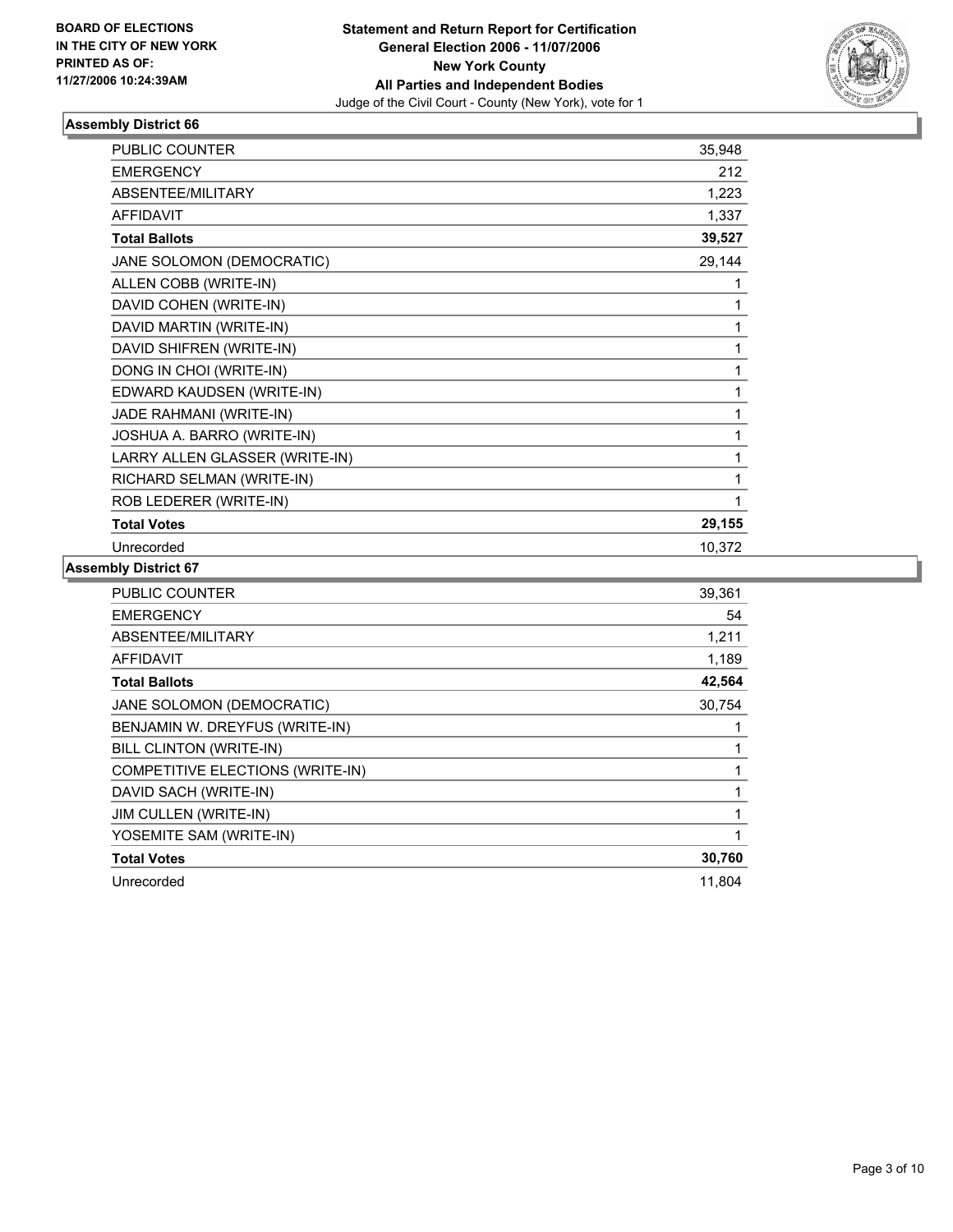

| PUBLIC COUNTER                    | 20,467 |
|-----------------------------------|--------|
| <b>EMERGENCY</b>                  | 60     |
| ABSENTEE/MILITARY                 | 337    |
| <b>AFFIDAVIT</b>                  | 620    |
| <b>Total Ballots</b>              | 21,553 |
| JANE SOLOMON (DEMOCRATIC)         | 12,889 |
| AL COPLEY (WRITE-IN)              |        |
| ANDREW CASE (WRITE-IN)            |        |
| <b>GEORGE DAVIDSON (WRITE-IN)</b> |        |
| KELLY ONEAL (WRITE-IN)            |        |
| LEONARD MCNEIL (WRITE-IN)         |        |
| NEAL ROSENBURG (WRITE-IN)         | 2      |
| RACHEL HOLLRAH (WRITE-IN)         |        |
| <b>Total Votes</b>                | 12,897 |
| Unrecorded                        | 8,656  |

| <b>PUBLIC COUNTER</b>           | 34,950 |
|---------------------------------|--------|
| <b>EMERGENCY</b>                | 88     |
| ABSENTEE/MILITARY               | 931    |
| <b>AFFIDAVIT</b>                | 901    |
| <b>Total Ballots</b>            | 37,389 |
| JANE SOLOMON (DEMOCRATIC)       | 26,144 |
| <b>ABSTAIN (WRITE-IN)</b>       | 1      |
| ALAN FLACKS (WRITE-IN)          | 1      |
| ALBERT DAVIS (WRITE-IN)         | 1      |
| ALTON MADDOX (WRITE-IN)         | 1      |
| CHARLES RANGEL (WRITE-IN)       | 1      |
| DANIEL OKIN (WRITE-IN)          | 1      |
| JOHN SMITH (WRITE-IN)           | 1      |
| JOSHUA MEYERS (WRITE-IN)        |        |
| KEISHA MORRIS (WRITE-IN)        | 1      |
| KELLY ONEILL LEVY (WRITE-IN)    | 1      |
| NADIA KAHN (WRITE-IN)           | 1      |
| O'NEIL LEVY (WRITE-IN)          | 1      |
| ONEILL LEVY (WRITE-IN)          | 1      |
| PHILIP A SCARBOROUGH (WRITE-IN) | 1      |
| RHODA KARPATEIN (WRITE-IN)      | 1      |
| ROB FARRELL (WRITE-IN)          |        |
| <b>Total Votes</b>              | 26,160 |
| Unrecorded                      | 11,229 |
|                                 |        |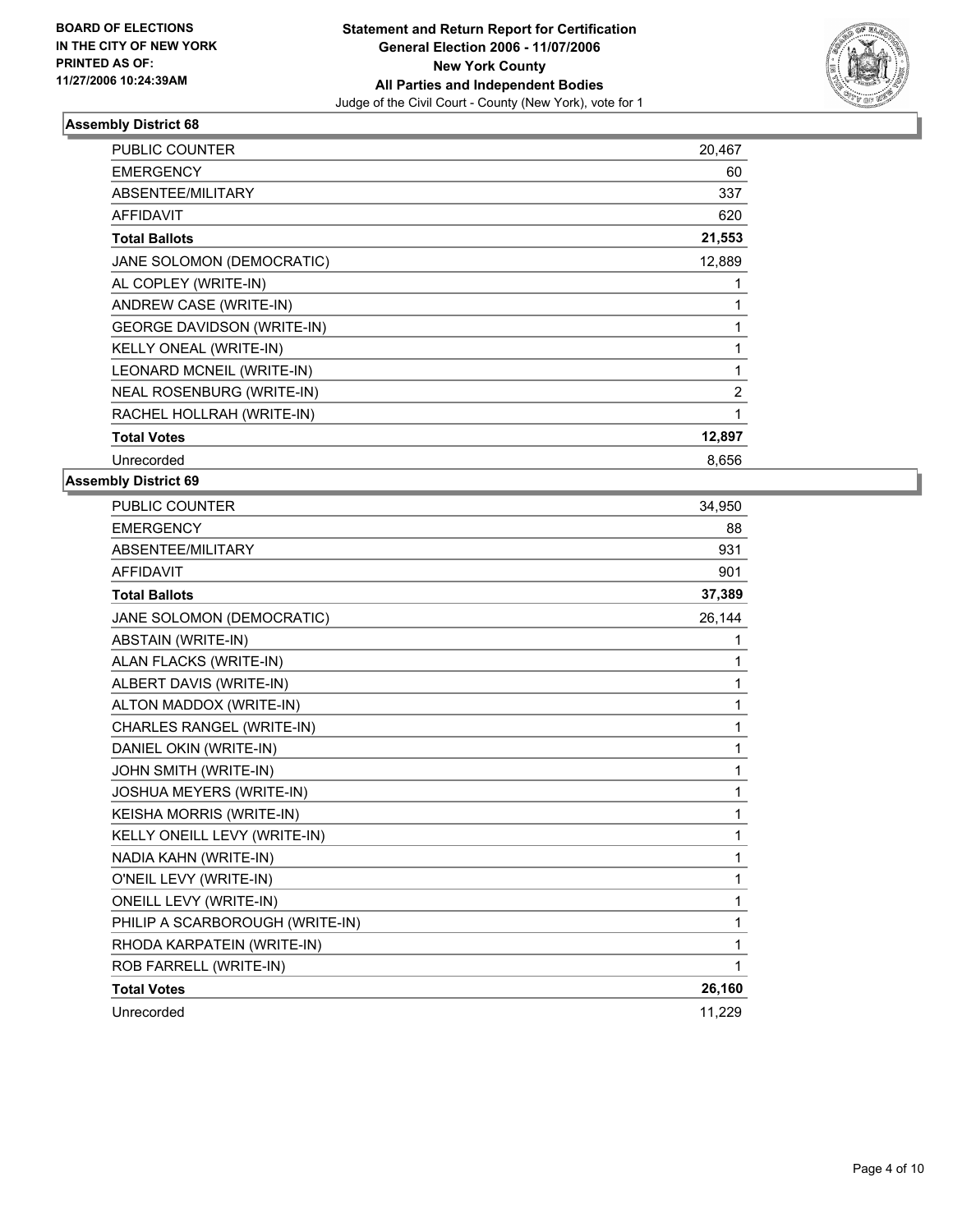

| <b>PUBLIC COUNTER</b>         | 23,338 |  |
|-------------------------------|--------|--|
| <b>EMERGENCY</b>              | 58     |  |
| ABSENTEE/MILITARY             | 395    |  |
| <b>AFFIDAVIT</b>              | 806    |  |
| <b>Total Ballots</b>          | 24,638 |  |
| JANE SOLOMON (DEMOCRATIC)     | 15,972 |  |
| AL SHARPTON (WRITE-IN)        |        |  |
| JAMES DAHROUG (WRITE-IN)      |        |  |
| JOHN LOBIS (WRITE-IN)         |        |  |
| KELLY ONEILL LEVEY (WRITE-IN) |        |  |
| TARA UMBRINO (WRITE-IN)       |        |  |
| <b>Total Votes</b>            | 15,977 |  |
| Unrecorded                    | 8,661  |  |

**Assembly District 71**

| <b>PUBLIC COUNTER</b>       | 24,212 |
|-----------------------------|--------|
| <b>EMERGENCY</b>            | 55     |
| ABSENTEE/MILITARY           | 497    |
| <b>AFFIDAVIT</b>            | 719    |
| <b>Total Ballots</b>        | 25,627 |
| JANE SOLOMON (DEMOCRATIC)   | 16,667 |
| ALEXANDRA GREENE (WRITE-IN) |        |
| JOSEPH LEE (WRITE-IN)       |        |
| LUIS BARRIOS (WRITE-IN)     |        |
| MICHAEL SAKS (WRITE-IN)     |        |
| REPUBLICAN (WRITE-IN)       |        |
| SHARI MICHELS (WRITE-IN)    |        |
| <b>Total Votes</b>          | 16,673 |
| Unrecorded                  | 8,954  |

| PUBLIC COUNTER            | 17,881 |
|---------------------------|--------|
| <b>EMERGENCY</b>          |        |
| ABSENTEE/MILITARY         | 125    |
| <b>AFFIDAVIT</b>          | 436    |
| <b>Total Ballots</b>      | 18,546 |
| JANE SOLOMON (DEMOCRATIC) | 10,908 |
| <b>Total Votes</b>        | 10,908 |
| Unrecorded                | 7,638  |
|                           |        |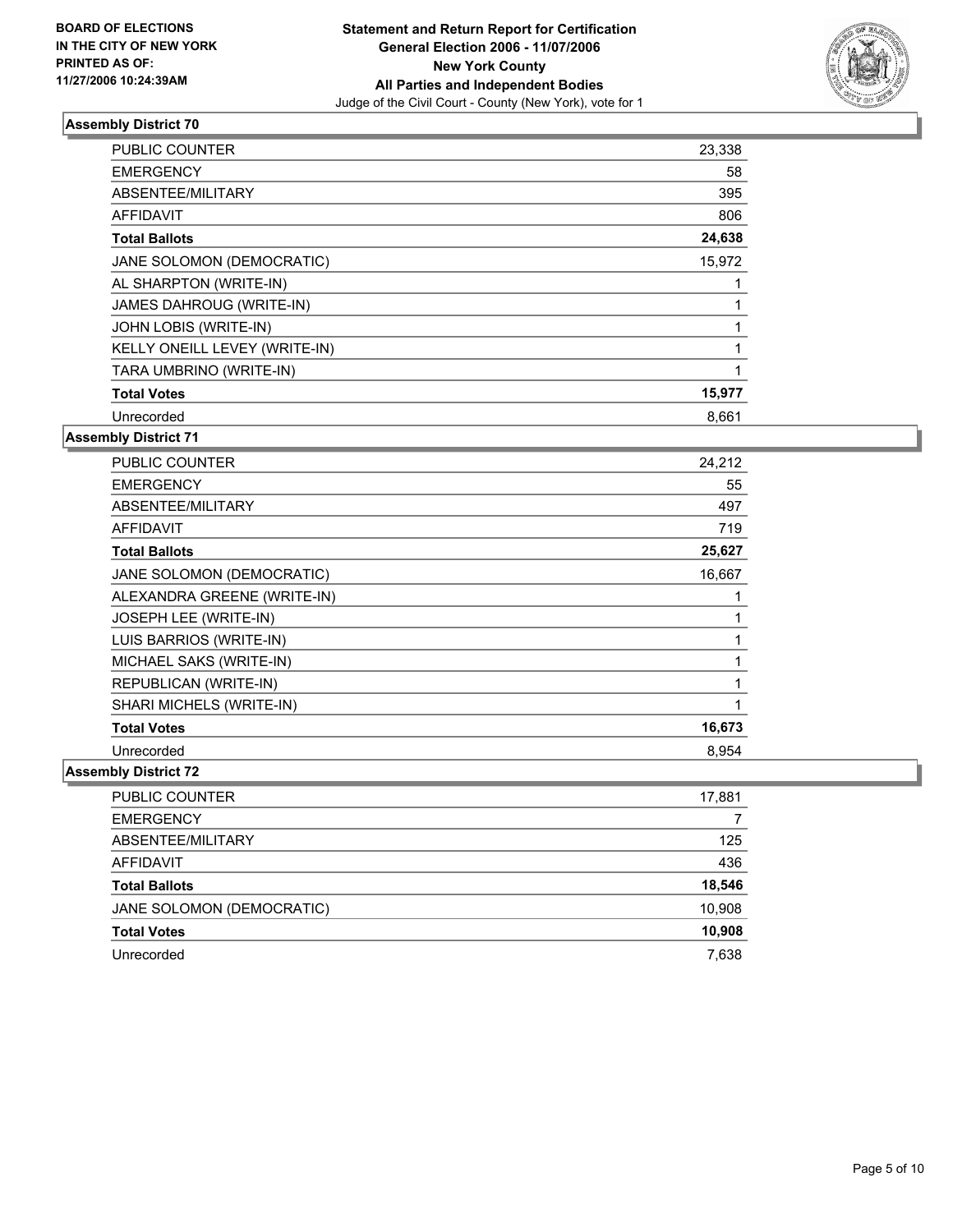

| <b>PUBLIC COUNTER</b>       | 36,305 |  |
|-----------------------------|--------|--|
| <b>EMERGENCY</b>            |        |  |
| ABSENTEE/MILITARY           | 1,342  |  |
| <b>AFFIDAVIT</b>            | 923    |  |
| <b>Total Ballots</b>        | 39,319 |  |
| JANE SOLOMON (DEMOCRATIC)   | 24,958 |  |
| ERIC O. COSTELLO (WRITE-IN) |        |  |
| JOYCE LINTEL (WRITE-IN)     |        |  |
| JOYCE TOY (WRITE-IN)        |        |  |
| JUSTIN WELLEN (WRITE-IN)    |        |  |
| PATRICIA HENRY (WRITE-IN)   |        |  |
| <b>Total Votes</b>          | 24,963 |  |
| Unrecorded                  | 14,356 |  |

| <b>PUBLIC COUNTER</b>      | 31,650 |
|----------------------------|--------|
| <b>EMERGENCY</b>           | 102    |
| ABSENTEE/MILITARY          | 777    |
| <b>AFFIDAVIT</b>           | 943    |
| <b>Total Ballots</b>       | 33,867 |
| JANE SOLOMON (DEMOCRATIC)  | 21,950 |
| ANNE DEMARE (WRITE-IN)     |        |
| CAROLYN CONABOY (WRITE-IN) |        |
| CLEA CWORD (WRITE-IN)      |        |
| DAVID WIZDA (WRITE-IN)     |        |
| EVAN EDWARDS (WRITE-IN)    |        |
| JENNY HURWITZ (WRITE-IN)   |        |
| JOHN RIORDAN (WRITE-IN)    |        |
| KATHY KARUSE (WRITE-IN)    |        |
| MALACHY MCCOURT (WRITE-IN) |        |
| MICKEY MOUSE (WRITE-IN)    |        |
| NONE (WRITE-IN)            |        |
| SANFORD STEVENS (WRITE-IN) |        |
| <b>Total Votes</b>         | 21,962 |
| Unrecorded                 | 11,905 |
|                            |        |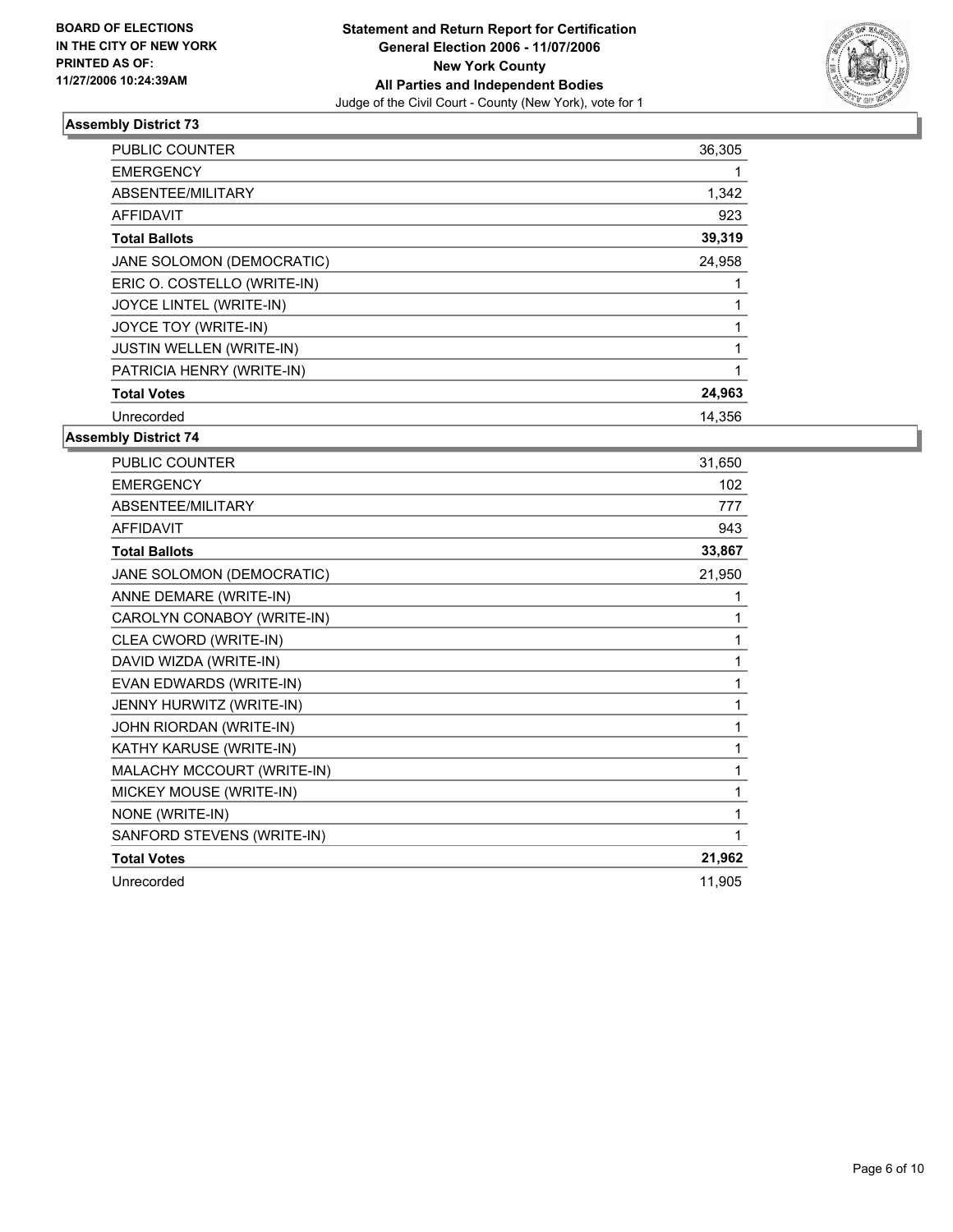

| PUBLIC COUNTER            | 33,805 |
|---------------------------|--------|
| <b>EMERGENCY</b>          | 288    |
| ABSENTEE/MILITARY         | 1,110  |
| <b>AFFIDAVIT</b>          | 1,201  |
| <b>Total Ballots</b>      | 36,960 |
| JANE SOLOMON (DEMOCRATIC) | 26,038 |
| BERNARD BLOCK (WRITE-IN)  |        |
| CHRIS MAVERICK (WRITE-IN) |        |
| HELEN C. HART (WRITE-IN)  |        |
| HOMEY D. CLOWN (WRITE-IN) |        |
| JERROLD NADLER (WRITE-IN) |        |
| MARK GREEN (WRITE-IN)     |        |
| ROBERT STROUGO (WRITE-IN) |        |
| <b>Total Votes</b>        | 26,045 |
| Unrecorded                | 10,915 |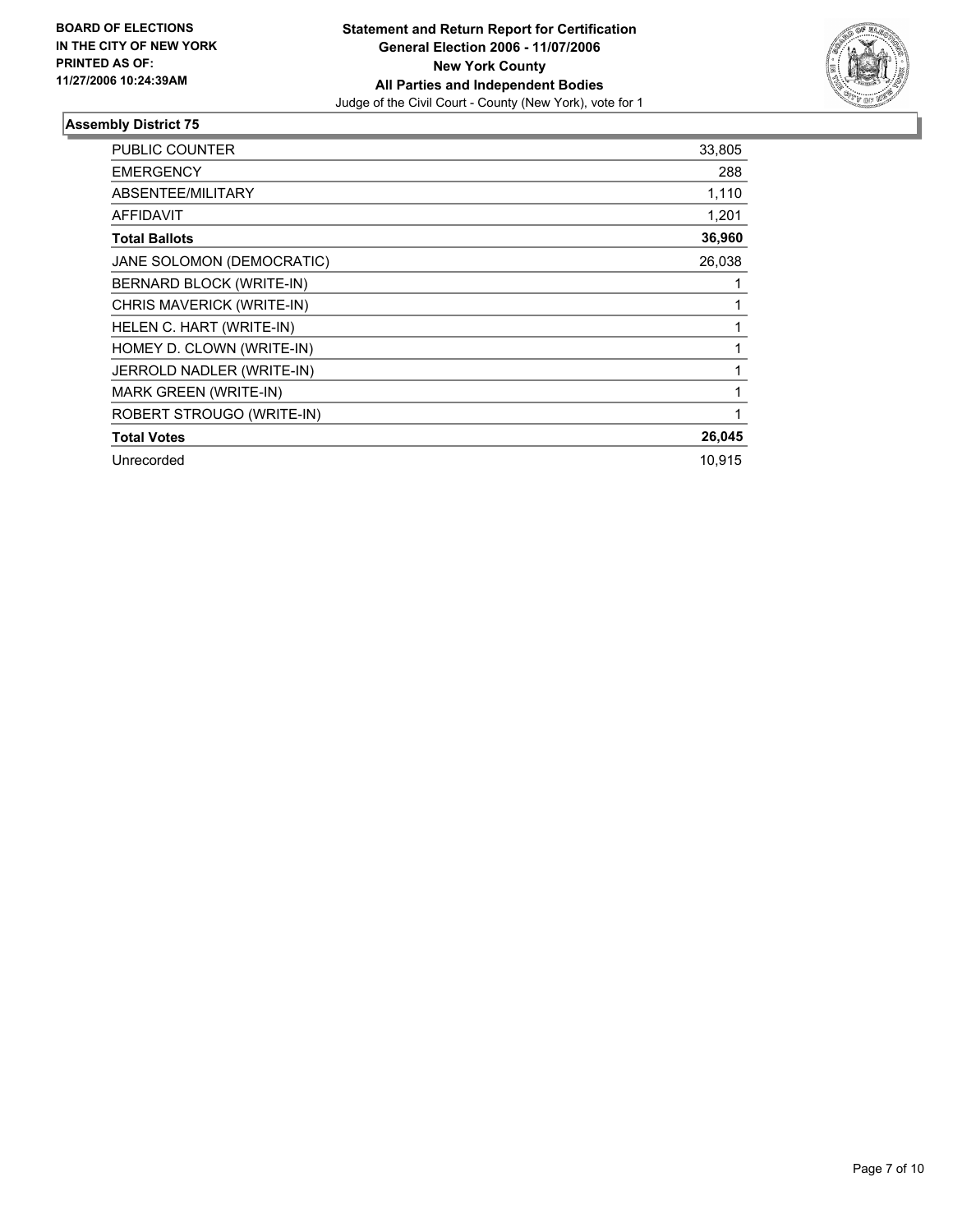

## **Total for Judge of the Civil Court - County (New York) - New York County**

| PUBLIC COUNTER                    | 352,354     |
|-----------------------------------|-------------|
| <b>EMERGENCY</b>                  | 1,051       |
| ABSENTEE/MILITARY                 | 9,304       |
| <b>AFFIDAVIT</b>                  | 10,803      |
| <b>Total Ballots</b>              | 378,328     |
| JANE SOLOMON (DEMOCRATIC)         | 252,498     |
| ABSTAIN (WRITE-IN)                | 1           |
| AL COPLEY (WRITE-IN)              | 1           |
| AL SHARPTON (WRITE-IN)            | 1           |
| ALAN FLACKS (WRITE-IN)            | 1           |
| ALBERT DAVIS (WRITE-IN)           | 1           |
| ALEXANDRA GREENE (WRITE-IN)       | 1           |
| ALLEN COBB (WRITE-IN)             | 1           |
| ALTON MADDOX (WRITE-IN)           | 1           |
| ANDREW CASE (WRITE-IN)            | 1           |
| ANNE DEMARE (WRITE-IN)            | 1           |
| ARIELLE SKLAR (WRITE-IN)          | 1           |
| BENJAMIN W. DREYFUS (WRITE-IN)    | 1           |
| BERNARD BLOCK (WRITE-IN)          | 1           |
| BILL CLINTON (WRITE-IN)           | 1           |
| <b>BORAT (WRITE-IN)</b>           | 1           |
| CAROLYN CONABOY (WRITE-IN)        | 1           |
| CHARLES RANGEL (WRITE-IN)         | 1           |
| CHRIS MAVERICK (WRITE-IN)         | 1           |
| CLEA CWORD (WRITE-IN)             | 1           |
| COMPETITIVE ELECTIONS (WRITE-IN)  | 1           |
| DANIEL OKIN (WRITE-IN)            | 1           |
| DAVID COHEN (WRITE-IN)            | 1           |
| DAVID MARTIN (WRITE-IN)           | 1           |
| DAVID SACH (WRITE-IN)             | 1           |
| DAVID SHIFREN (WRITE-IN)          | 1           |
| DAVID WIZDA (WRITE-IN)            | 1           |
| DAWN FOX (WRITE-IN)               | 1           |
| DONG IN CHOI (WRITE-IN)           | 1           |
| ED KOCH (WRITE-IN)                | 1           |
| EDWARD KAUDSEN (WRITE-IN)         | 1           |
| ERIC O. COSTELLO (WRITE-IN)       | 1           |
| EVAN EDWARDS (WRITE-IN)           | 1           |
| <b>GEORGE DAVIDSON (WRITE-IN)</b> | $\mathbf 1$ |
| HANHET MEELS (WRITE-IN)           | 1           |
| HELEN C. HART (WRITE-IN)          | $\mathbf 1$ |
| HOMEY D. CLOWN (WRITE-IN)         | 1           |
| IDDO DEVRIES (WRITE-IN)           | 1           |
| JADE RAHMANI (WRITE-IN)           | $\mathbf 1$ |
| JAMES DAHROUG (WRITE-IN)          | 1           |
| JENNY HURWITZ (WRITE-IN)          | 1           |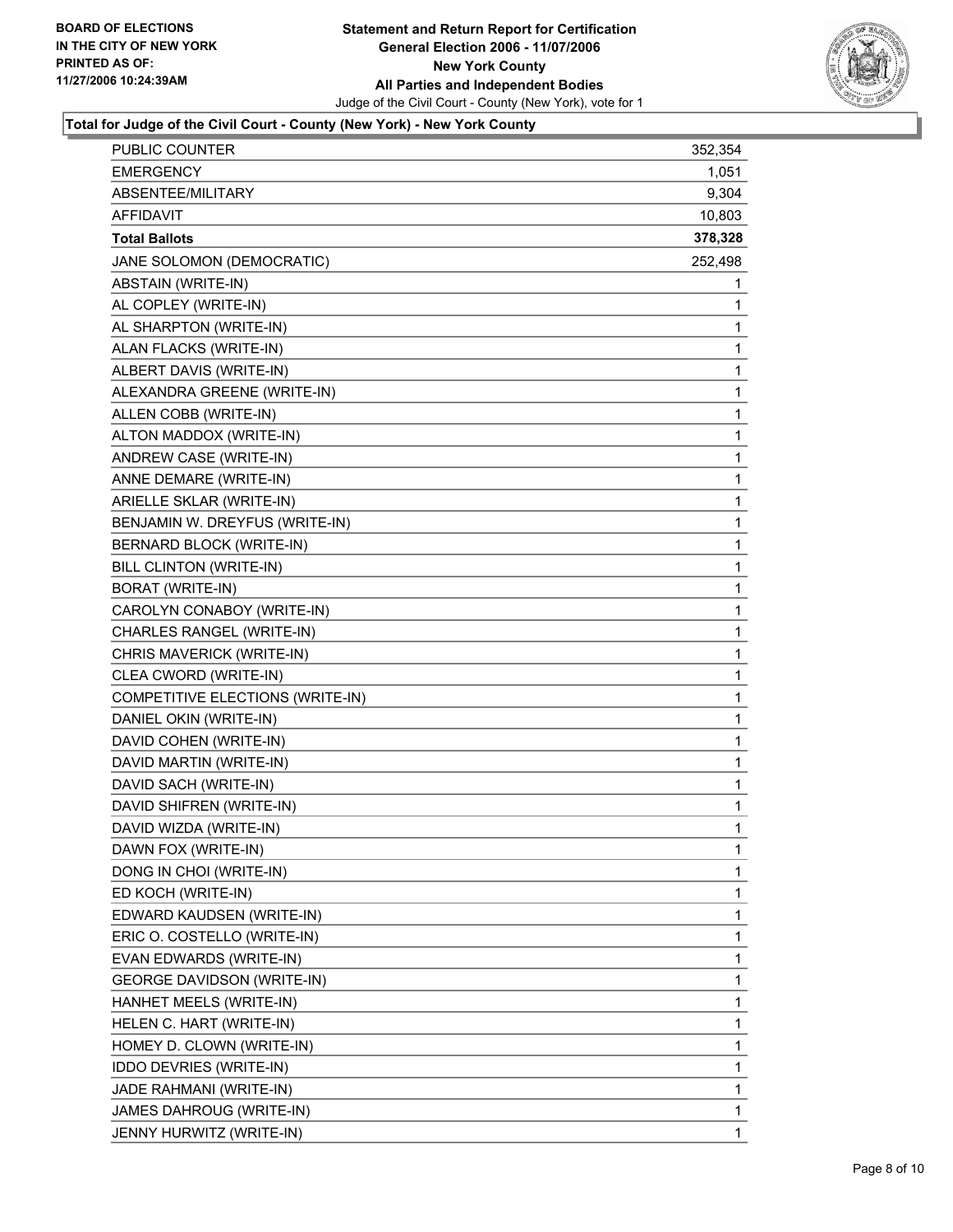

## **Total for Judge of the Civil Court - County (New York) - New York County**

| JERROLD NADLER (WRITE-IN)       | $\mathbf{1}$   |
|---------------------------------|----------------|
| JIM CULLEN (WRITE-IN)           | 1              |
| JOHN LOBIS (WRITE-IN)           | 1              |
| JOHN RIORDAN (WRITE-IN)         | 1              |
| JOHN SMITH (WRITE-IN)           | 1              |
| JOSEPH LEE (WRITE-IN)           | 1              |
| JOSHUA A. BARRO (WRITE-IN)      | 1              |
| JOSHUA MEYERS (WRITE-IN)        | 1              |
| JOYCE LINTEL (WRITE-IN)         | 1              |
| JOYCE TOY (WRITE-IN)            | 1              |
| <b>JUSTIN WELLEN (WRITE-IN)</b> | 1              |
| KATHY KARUSE (WRITE-IN)         | 1              |
| KEISHA MORRIS (WRITE-IN)        | 1              |
| KELLY ONEAL (WRITE-IN)          | 1              |
| KELLY ONEILL LEVEY (WRITE-IN)   | 1              |
| KELLY ONEILL LEVY (WRITE-IN)    | 1              |
| LARRY ALLEN GLASSER (WRITE-IN)  | 1              |
| LEONARD MCNEIL (WRITE-IN)       | 1              |
| LESLIE C. SNYDER (WRITE-IN)     | 1              |
| LUIS BARRIOS (WRITE-IN)         | 1              |
| MALACHY MCCOURT (WRITE-IN)      | 1              |
| MARK GREEN (WRITE-IN)           | 1              |
| MICHAEL SAKS (WRITE-IN)         | 1              |
| MICHAEL WINFIELD (WRITE-IN)     | $\mathbf 1$    |
| MICKEY MOUSE (WRITE-IN)         | 1              |
| MORRIS KLEINBART (WRITE-IN)     | 1              |
| NADIA KAHN (WRITE-IN)           | 1              |
| NEAL ROSENBURG (WRITE-IN)       | $\overline{c}$ |
| NONE (WRITE-IN)                 | 1              |
| O'NEIL LEVY (WRITE-IN)          | 1              |
| ONEILL LEVY (WRITE-IN)          | 1              |
| PATRICIA HENRY (WRITE-IN)       | 1              |
| PHILIP A SCARBOROUGH (WRITE-IN) | 1              |
| RACHEL HOLLRAH (WRITE-IN)       | 1              |
| REPUBLICAN (WRITE-IN)           | 1              |
| RHODA KARPATEIN (WRITE-IN)      | 1              |
| RICHARD SELMAN (WRITE-IN)       | 1              |
| ROB FARRELL (WRITE-IN)          | 1              |
| ROB LEDERER (WRITE-IN)          | 1              |
| ROBERT STROUGO (WRITE-IN)       | 1              |
| RON MILLER (WRITE-IN)           | 1              |
| RUDY GUILIANI (WRITE-IN)        | 1              |
| SANDY JUNCO (WRITE-IN)          | 1              |
| SANFORD STEVENS (WRITE-IN)      | 1              |
| SHARI MICHELS (WRITE-IN)        | 1              |
| SUSAN MILLER (WRITE-IN)         | 1              |